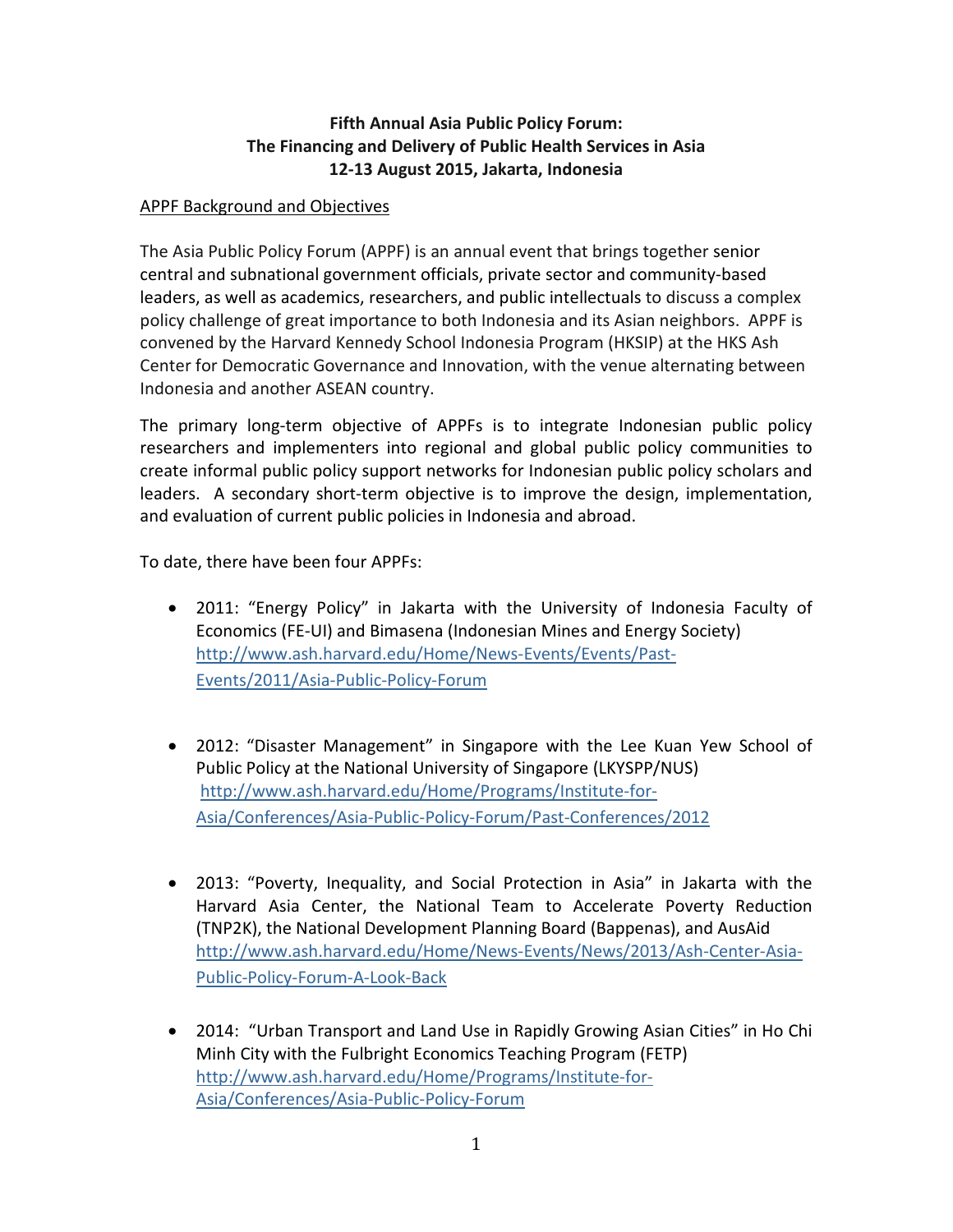## APPF 2015 Principal Findings and Lessons Learned

APPF returned to Indonesia in 2015, with a focus on "The Financing and Delivery of Public Health Services in Asia." This topic was selected because it is both a high priority of President Joko Widodo's administration and an urgent challenge throughout Asia. Many of Indonesia's neighbors have introduced bold initiatives to improve the accessibility and effectiveness of health services, but have failed to anticipate and are ill equipped to deal with the unintended negative consequences of these policies.

The Forum convened 120 central and local government leaders, officials from health agencies, private sector healthcare providers, community-based health advocates, and health sector scholars from the United States and eight Southeast and East Asian countries to discuss trends and policy responses in healthcare financing and delivery, including alternative financing schemes for national health insurance, innovative provision of health services at the local level, particularly in rural areas, health challenges of epidemiologic transition, and emerging threats to global public health.

The Forum was divided into six sessions, each session consisting of presentations on specific health-related themes. APPF 2015 provided an opportunity for scholars and practitioners to share their experiences and insights on improving healthcare coverage and quality, as well as ensuring the financial sustainability of public health services. The unifying focus throughout APPF 2015 was how to balance promises of universal access to healthcare with the financially viable delivery of high quality health care services.

### *Opening Remarks*

APPF 2015 was quite timely, taking place in the context of a renewed global commitment to finance the Sustainable Development Goals, noted in USAID/Indonesia Mission Director Andrew Sisson's opening remarks.

APPF 2015 also took place in light of transformation of the healthcare sector in Asia. Prof. Anthony Saich, in his opening remarks, summarized eight fundamental changes in the financing and delivery of healthcare: 1) re-definition of the respective roles and responsibilities of the state and the market in light of increasing private healthcare expenditure; 2) shifting distributional demographics characterized by higher medical expenditure on the elderly; 3) shifting epidemiology from infectious to chronic disease; 4) growing concern pertaining to equality of access and relative affordability of healthcare; 5) pervasive legal and regulatory frameworks that lead to healthcare quality and safety risks, as well as violation of intellectual property rights; 6) increasing level and decreasing transparency of healthcare pricing; 7) widespread perverse incentives to use high-cost technologies rather than low-cost interventions; and 8) increased use of mobile health technology for the delivery of health information and care.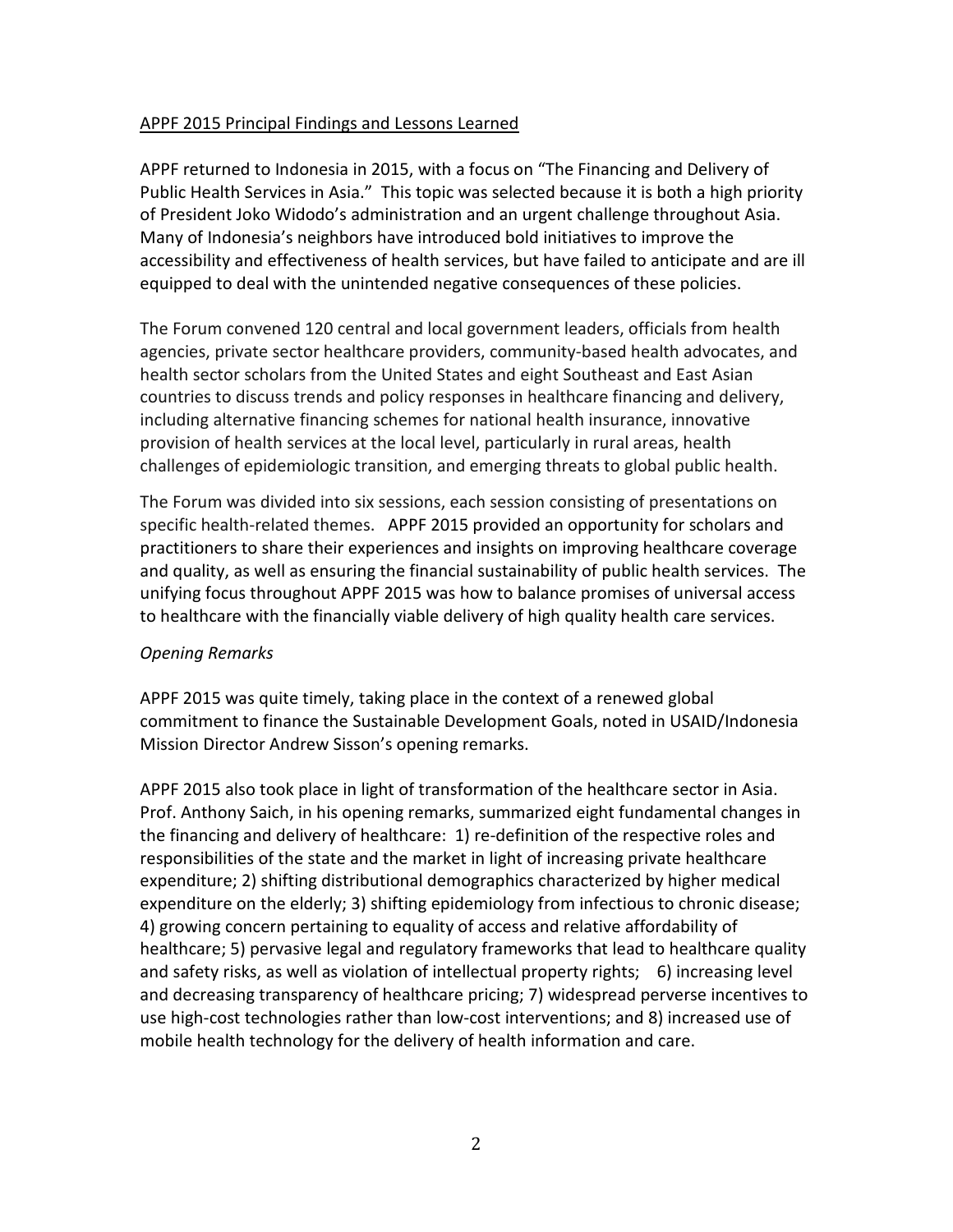Moreover, APPF 2015 was convened soon after two significant events in Indonesia:

- President Joko Widodo's commitment to improve public health as one of Indonesia's nine principles (*nawa cita*) for becoming a sovereign, strong, selfreliant, and mutual assistance society, described in the opening remarks of Prof. Tjandra Yoga Aditama on behalf of Health Minister Prof. Nila Moeloek.
- Completion of Indonesia's "Health Financing" study, undertaken by the Ministry of National Development Planning. This study evaluates financing sources, levels, coverage, and targeting; describes mixed health financing performance since 2008; and explores alternative future strategies for achieving a more robust, cost-effective, and sustainable health financing regime in Indonesia. It cites several significant challenges facing Indonesia in achieving its health objectives, including insufficient national and subnational public sector funding, poor health outcomes relative to even current low expenditure levels, inequities in the allocation and utilization of resources, and continued substantial vulnerabilities of low-income households to health catastrophes.

## *Session 1*

The first session of APPF 2015 was devoted to a comparative examination of national health insurance (NHI) schemes in Indonesia (Prof. Hasbullah Thabrany), India (Prof. Mukul Asher), and the Philippines (Dr. Ramon Paterno).

The three speakers described the evolution of NHI in their respective countries and discussed common characteristics, such as: funding by a combination of mandatory premium contributions and public budget allocations; single payer systems; and the ultimate objective of universal coverage. They also identified similar challenges, including: the chronic subsidization of NHI funds from general revenue due to limited capacity of low-income households to pay NHI premiums, coupled with government reluctance to prioritize inclusions and specify exclusions; continued high out-of-pocket expenditures to finance gaps in healthcare coverage, often caused by difficulties in supplying the necessary quantity and quality of healthcare services; and the complexities of multi-level governmental authority (decentralization in Indonesia and the Philippines and federalism in India).

# *Sessions 2 and 3*

Session 2 focused on the provision of public health services at the local level, with examples from Central Bangka District in Indonesia (Erzaldi Rosman) and Myanmar (Sid Naing), while Session 3 explored the provision of basic health care services in rural areas, with examples from Indonesia (Dr. Anuraj Shankar), Vietnam (Nguyen Thi Mai Huong), and Thailand (Dr. Udomsak Sangeow).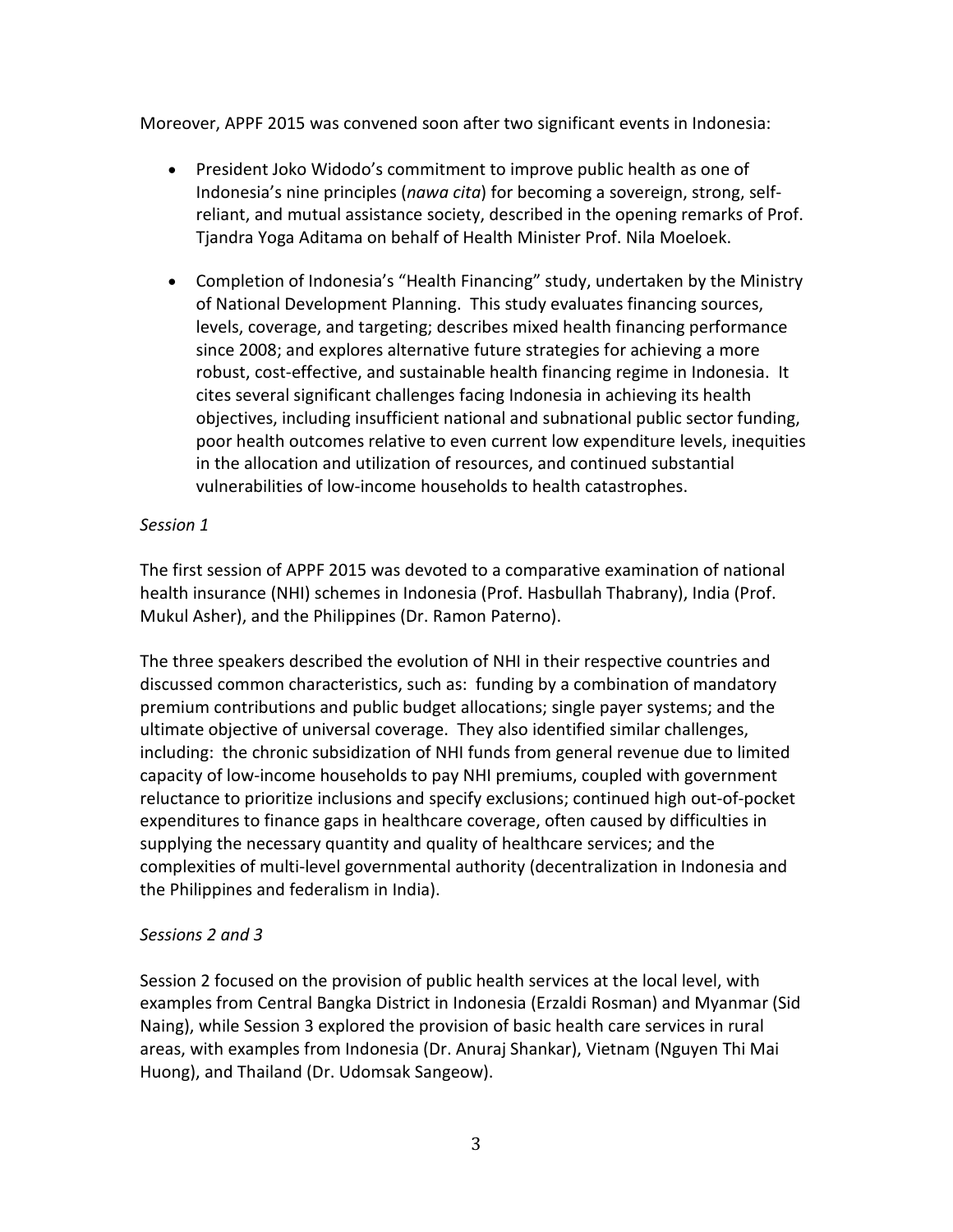Each case study showcased both challenges and innovations in reaching poor and remote communities: Mr. Rosman talked about the promotion of behavioral change using social capital rather than budget resources in Indonesia to modify basic hygiene practices such as outdoor defecation; Mr. Naing described the tremendous challenges in Myanmar to make up for decades of neglect, and the recent initiative to decentralize its health delivery system; Dr. Shankar presented the maternal health initiative in Indonesia that emphasizes proper macro and micro nutrient intake, together with accurate measurement of progress; Ms. Huong explained how Vietnam has achieved good health indicators compared with other countries at a similar income level, but also noted the challenges Vietnam now faces in trying to adapt its current healthcare system to a more market-oriented economy; and Dr. Saengow described Thailand's district health system (DHS), noting how important DHS has been in promoting universal health coverage.

#### *Session 4*

Session 4 was devoted to health challenges of epidemiologic transition, as the panelists examined the implications for health care financing and delivery of populations that are getting richer and living longer, using examples from Japan (Prof. Kiyoshi Kurokawa), South Korea (Prof. Erin Hye-Won), and Indonesia (Prof. Byron Good).

Prof. Kurokawa provided an overview of the socio-economic, cultural, and medical anthropological aspects of mental health in Japan, stressing the financial burden and concomitant widening economic gaps and increasing social tensions. He used the growing prevalence of dementia as indicative of mental health exigencies that must be addressed in a nation characterized by high life expectancy, a low fertility rate, and a shrinking population size. Prof. Kurokawa was also hopeful that digital technology, big data, social robots, and artificial intelligence would contribute significantly to the improvement of dementia care, especially in developing a community-based model of intervention. Prof. Hye-Won discussed a natural experiment that quantified the relationship between work hours and obesity, both of which are growing global health problems with substantial social, economic, and financial costs. She was able to demonstrate a significant causal relationship between increased work hours and higher BMIs among male Korean workers. Prof. Good used mental health care in Indonesia as an example of the need in many countries for fundamental changes in primary health care services that were designed to provide care for infectious diseases and were not prepared to treat chronic diseases. He described two exciting community based mental health initiatives in Indonesia to deal with these obstacles: the use of trauma discourse in Aceh and the implementation of the *bebas pasung* program (the move from physical constraints to treatment in hospitals and homes) in Yogyakarta to destigmatize mental health illness and normalize mental health care.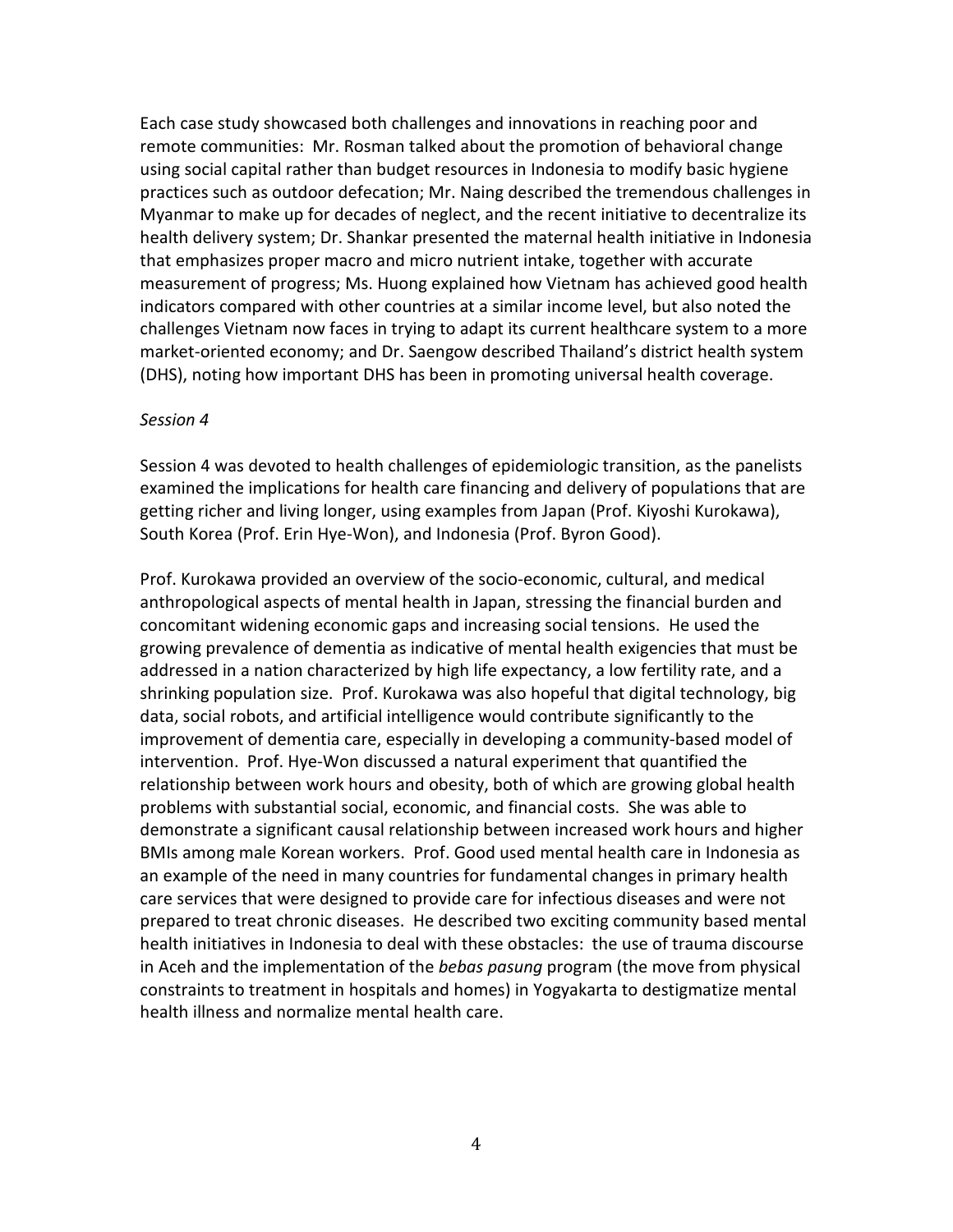### *Keynote Dinner Speech*

The first day of APPF 2015 concluded with a keynote dinner speech by H.E. Prof Bambang Brodjonegoro, the Indonesian Minister of Finance. The Minister provided a comprehensive overview of the evolution and current status of Indonesia's National Social Health Insurance (NSHI) and the NSHI implementing agency (BPJS). He noted that the key policy challenge is fulfilling the government's commitment to improved healthcare for all in a fiscally sustainable manner. He also underscored the importance of both interministerial coordination and public-private cooperation in achieving this objective, as well as the need for efficient pooling of risk across the entire population. The Minister also made many short-term suggestions for improving the current healthcare regime, such as introducing an eligibility waiting period and strengthening primary healthcare to prevent overutilization of specialist services.

#### *Session 5*

The second day of APPF 2015 began with a panel on cross-cutting issues in the financing and delivery of public health services, using examples from Indonesia and Thailand.

Prof. Stephen Kosack addressed the potential impact of increased access to relevant healthcare information, for example a healthcare scorecard, and community engagement with health providers based on this information, to improve the quality of local healthcare services. The concept that community empowerment can significantly improve the accountability and effectiveness of healthcare providers is being tested in a five-year, two-country (Indonesia and Tanzania) randomized control trial called T4D (Transparency for Development). Dr. Sripen Tantivess discussed another way to improve the quality of healthcare services, namely Health Technology Assessment (HTA). This has been a valuable tool in Thailand to determine whether a proposed healthcare intervention should be covered by the country's Universal Health Care (UHC) program. Dr. Tantivess explained that HTA is the multidisciplinary analysis of the development, diffusion, and use of health technology, and includes but is not limited to analysis of cost-effectiveness. The panel concluded with a discussion of the politics of health insurance in Indonesia by Dr. Dinna Wisnu. Dr. Wisnu noted that many of the major policy decisions regarding social protection in Indonesia, including health insurance, were driven primarily by political considerations rather than economic factors, and that a key to improved healthcare services is a combination of strong political will and substantial bureaucratic reform.

### *Session 6*

APPF 2015 concluded with a panel on emerging threats to global public health, shifting focus from long-term healthcare concerns to immediate health emergencies and from a domestic perspective to a regional and global view.